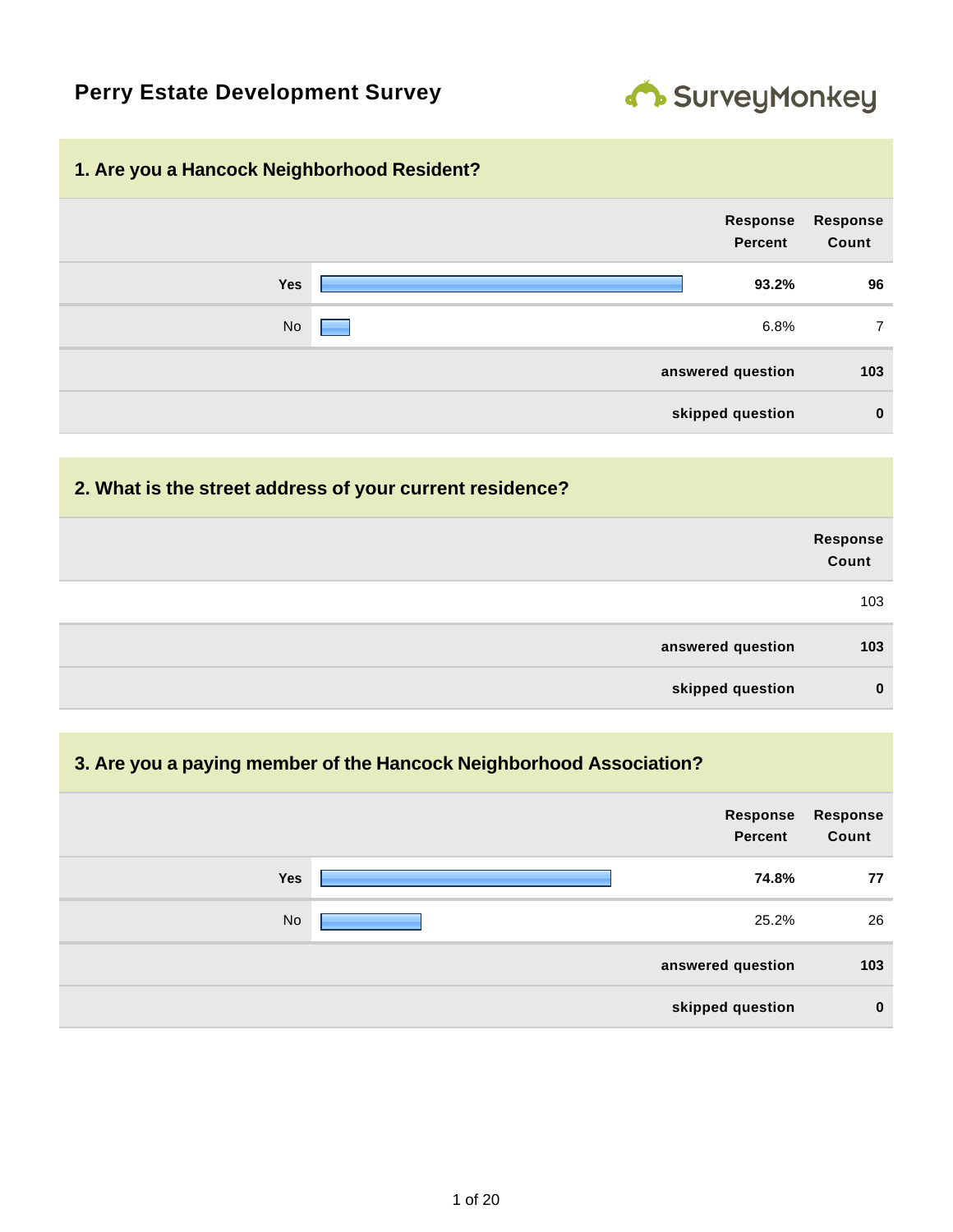### **4. In the last 24 months, have you attended any HNA Meetings at which the Perry Estate Development was discussed?**

| Response<br>Count | Response<br>Percent |           |
|-------------------|---------------------|-----------|
| 68                | 66.0%               | Yes       |
| 35                | 34.0%               | <b>No</b> |
| 103               | answered question   |           |
| $\mathbf{0}$      | skipped question    |           |

#### **5. Have you reviewed the proposed plan for the redevelopment of the Perry Estate (Conceptual Images on HNA Website)?**

| Response<br><b>Percent</b> | <b>Response</b><br>Count |
|----------------------------|--------------------------|
| 98.1%<br>Yes               | 101                      |
| П<br>No<br>1.9%            | $\overline{2}$           |
| answered question          | 103                      |
| skipped question           | $\mathbf 0$              |

# **6. Have you reviewed the developer hand out entitled "Perry Project Information" (Perry Project Information on HNA Website)?**

|            | Response<br><b>Percent</b> | Response<br>Count |
|------------|----------------------------|-------------------|
| <b>Yes</b> | 94.2%                      | 97                |
| <b>No</b>  | 5.8%                       | 6                 |
|            | answered question          | 103               |
|            | skipped question           | $\mathbf 0$       |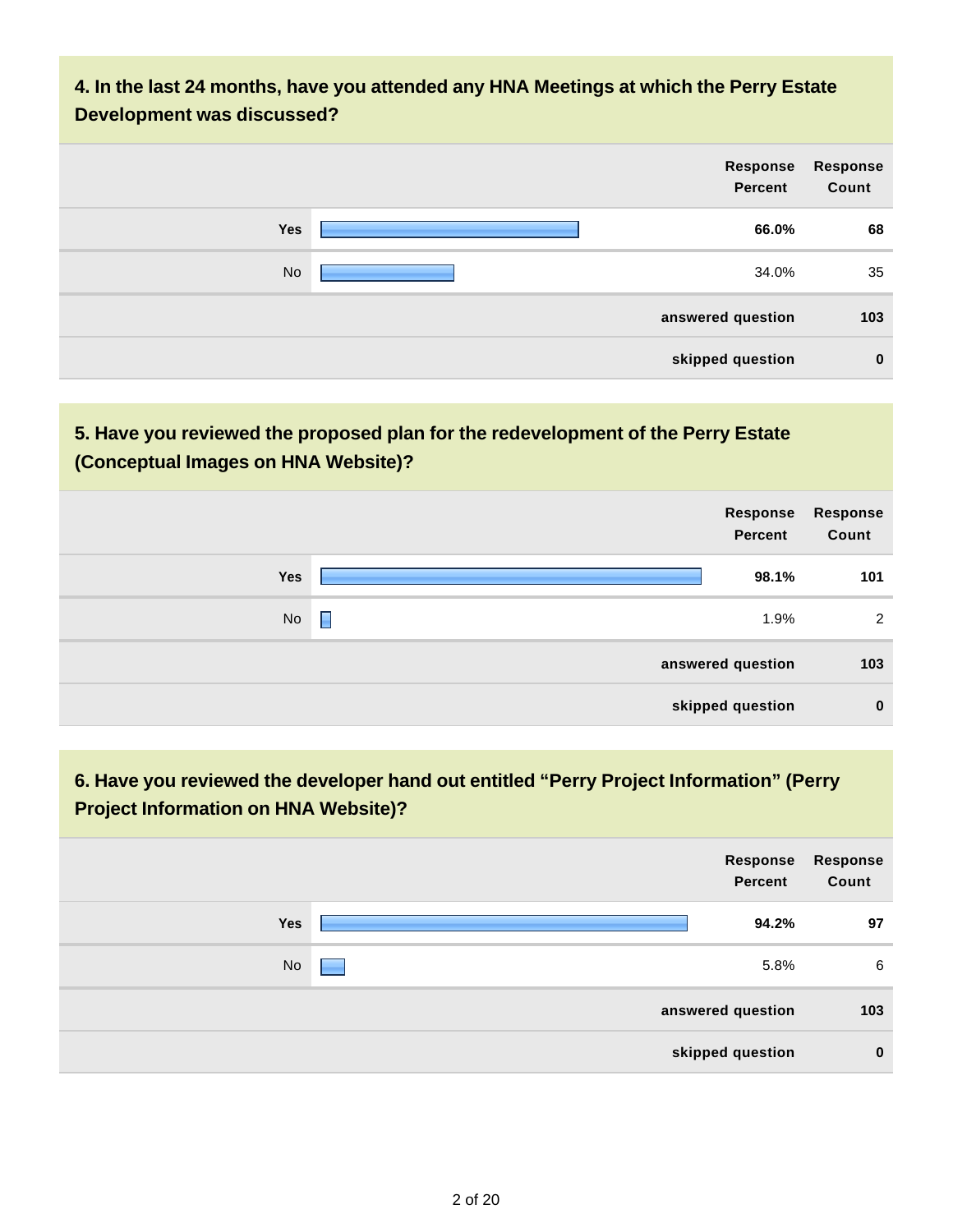**7. The following Residential Uses are permitted under the current SF-3 Zoning Category for the property. Please select all residential uses which YOU WOULD ALLOW (Please reference the link on the HNA website titled "City of Austin Land Use Definitions"):**

|                                    | Response<br><b>Percent</b> | Response<br>Count |
|------------------------------------|----------------------------|-------------------|
| Bed & Breakfast                    | 76.7%                      | 79                |
| <b>Duplex Residential</b>          | 42.7%                      | 44                |
| <b>Retirement Housing</b>          | 50.5%                      | 52                |
| Single Family Attached Residential | 62.1%                      | 64                |
| <b>Single Family Residential</b>   | 87.4%                      | 90                |
| Two-Family Residential             | 40.8%                      | 42                |
|                                    | answered question          | 103               |
|                                    | skipped question           | $\bf{0}$          |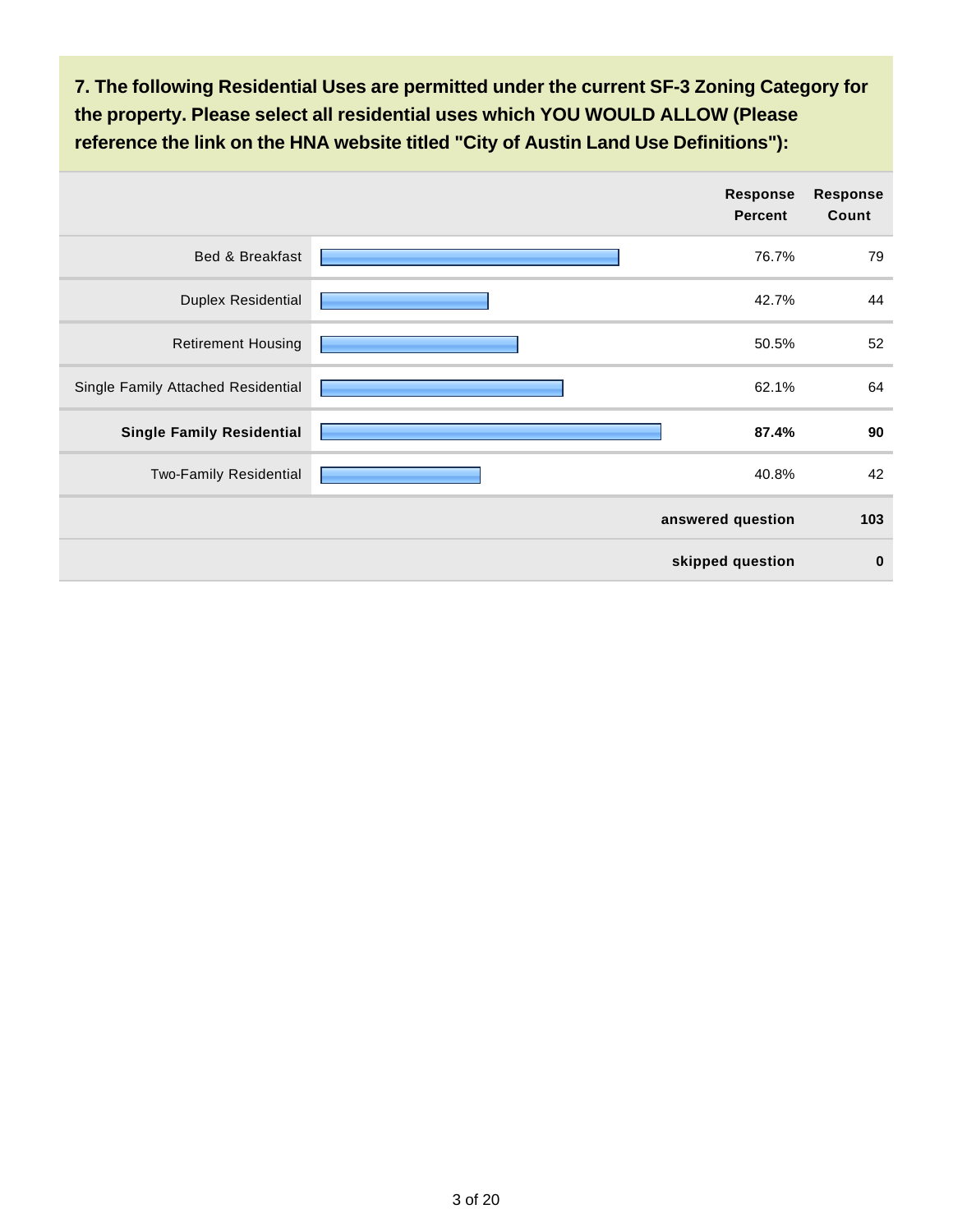**8. The following Civic Uses are permitted (some conditionally permitted) under the current SF-3 Zoning for the Perry Estate. Please select all civic uses which YOU WOULD ALLOW (Please reference the link on the HNA website titled "City of Austin Land Use Definitions"):**

|                                                          | <b>Response</b><br><b>Percent</b> | <b>Response</b><br>Count |
|----------------------------------------------------------|-----------------------------------|--------------------------|
| Club or Lodge                                            | 44.7%                             | 46                       |
| <b>College or University Facilities</b>                  | 34.0%                             | 35                       |
| <b>Communication Service Facilities</b>                  | 10.7%                             | 11                       |
| <b>Community Events</b>                                  | 69.9%                             | 72                       |
| Community Recreation (Private)                           | 51.5%                             | 53                       |
| <b>Community Recreation (Public)</b>                     | 55.3%                             | 57                       |
| <b>Cultural Services (Commercial)</b>                    | 40.8%                             | 42                       |
| Day Care Services (General)                              | 31.1%                             | 32                       |
| Day Care Services (Limited)                              | 38.8%                             | 40                       |
| <b>Family Home</b>                                       | 50.5%                             | 52                       |
| Group Home, Class 1 (General)                            | 13.6%                             | 14                       |
| Group Home, Class 2 (Limited)                            | 13.6%                             | 14                       |
| <b>Local Utility Services</b>                            | 1.9%<br>E                         | $\overline{c}$           |
| <b>Private Primary Educational</b><br><b>Facilities</b>  | 79.6%                             | 82                       |
| Private Secondary Educational<br><b>Facilities</b>       | 73.8%                             | 76                       |
| <b>Public Primary Educational</b><br><b>Facilities</b>   | 46.6%                             | 48                       |
| <b>Public Secondary Educational</b><br><b>Facilities</b> | 41.7%                             | 43                       |
| Religious Assembly                                       | 55.3%                             | 57                       |
| <b>Safety Services</b>                                   | 10.7%                             | 11                       |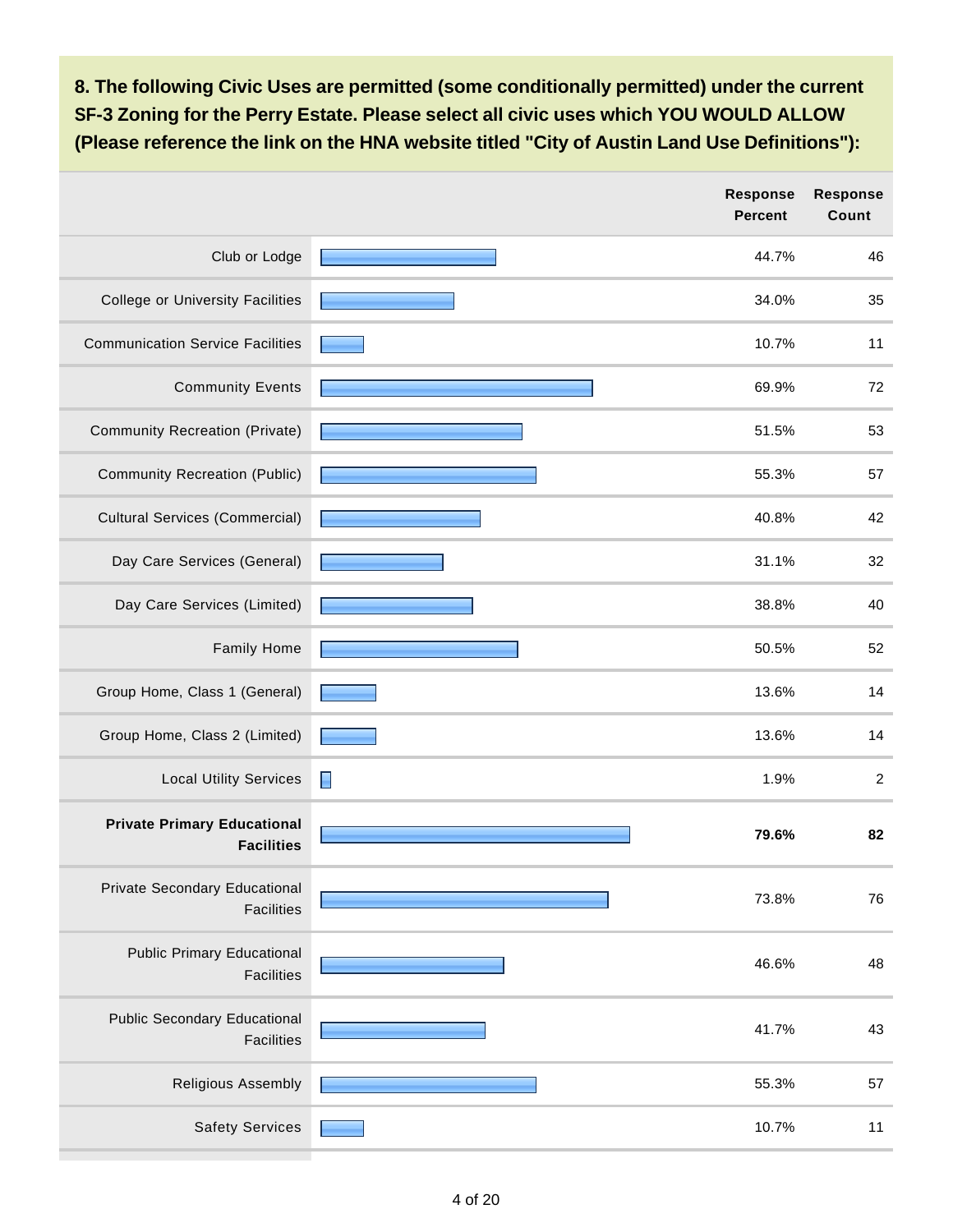| 6.8% |                   | <b>Contract Contract Contract</b> | Telecommunication Tower |
|------|-------------------|-----------------------------------|-------------------------|
| 103  | answered question |                                   |                         |
|      | skipped question  |                                   |                         |

**9. The developer has expressed a desire to change the zoning from SF-3 (permitting only residential and civic uses) to GR-CO-MP-NP, which could allow an array of Residential, Commercial, Industrial, Agricultural, and Civic Uses as defined by the City of Austin's Zoning Chart. Please select all uses under the GR Zoning Category which YOU WOULD ALLOW (Please reference the link on the HNA website titled "City of Austin Land Use Definitions"):**

|                                                            | Response<br><b>Percent</b> | <b>Response</b><br>Count |
|------------------------------------------------------------|----------------------------|--------------------------|
| <b>Bed and Breakfast (Residential)</b>                     | 73.8%                      | 76                       |
| <b>Administrative and Business</b><br>Offices (Commercial) | 18.4%                      | 19                       |
| Art Gallery (Commercial)                                   | 55.3%                      | 57                       |
| Art Workshop (Commercial)                                  | 50.5%                      | 52                       |
| Automotive Rentals (Commercial)                            | 1.9%<br>E                  | $\overline{2}$           |
| <b>Automotive Repair Services</b><br>(Commercial)          | 0.0%                       | $\pmb{0}$                |
| Automotive Sales (Commercial)                              | 0.0%                       | $\pmb{0}$                |
| Automotive Washing (Commercial)                            | 0.0%                       | $\pmb{0}$                |
| <b>Bail Bond Services (Commercial)</b>                     | 0.0%                       | $\pmb{0}$                |
| <b>Business or Trade School</b><br>(Commercial)            | 14.6%                      | 15                       |
| <b>Business Support Services</b><br>(Commercial)           | 9.7%                       | 10                       |
| <b>Commercial Off Street Parking</b><br>(Commercial)       | 3.9%                       | $\overline{4}$           |
| <b>Communication Services</b><br>(Commercial)              | 5.8%                       | $\,6\,$                  |
| <b>Consumer Convenience Services</b>                       | 4.9%                       | $\sqrt{5}$               |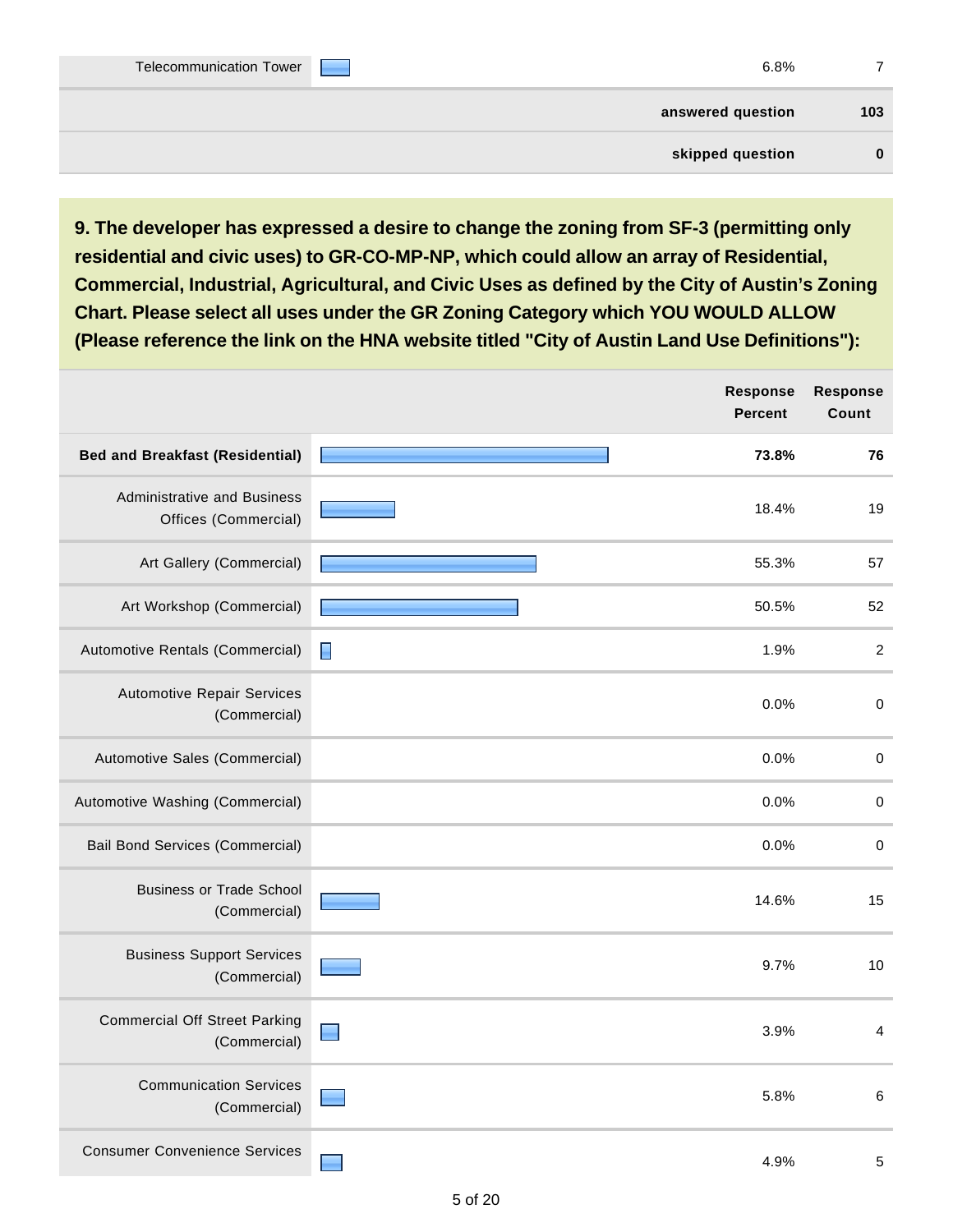| ,~~········· <i>·</i> ····                         |       |                |
|----------------------------------------------------|-------|----------------|
| <b>Consumer Repair Services</b><br>(Commercial)    | 3.9%  | 4              |
| Drop Recycling Collection Facility<br>(Commercial) | 0.0%  | $\pmb{0}$      |
| <b>Exterminating Services</b><br>(Commercial)      | 0.0%  | $\pmb{0}$      |
| <b>Financial Services (Commercial)</b>             | 13.6% | 14             |
| Food Preparation (Commercial)                      | 17.5% | 18             |
| Food Sales (Commercial)                            | 18.4% | 19             |
| <b>Funeral Services (Commercial)</b>               | 6.8%  | $\overline{7}$ |
| General Retail Sales (Commercial)                  | 5.8%  | $\,6$          |
| Hotel-Motel (Commercial)                           | 30.1% | 31             |
| Indoor Entertainment (Commercial)                  | 30.1% | 31             |
| Indoor Sports and Rec.<br>(Commercial)             | 15.5% | 16             |
| Medical Offices (Commercial)                       | 13.6% | 14             |
| <b>Outdoor Entertainment</b><br>(Commercial)       | 12.6% | 13             |
| Outdoor Sports and Recreation<br>(Commercial)      | 11.7% | 12             |
| Pawn Shop Services (Commercial)                    | 0.0%  | $\pmb{0}$      |
| Personal Improvement Services<br>(Commercial)      | 17.5% | 18             |
| Personal Services (Commercial)                     | 13.6% | 14             |
| Pet Services (Commercial)                          | 7.8%  | 8              |
| Plant Nursery (Commercial)                         | 31.1% | 32             |
| Printing and Publishing<br>(Commercial)            | 7.8%  | 8              |
| Professional Office (Commercial)                   | 27.2% | 28             |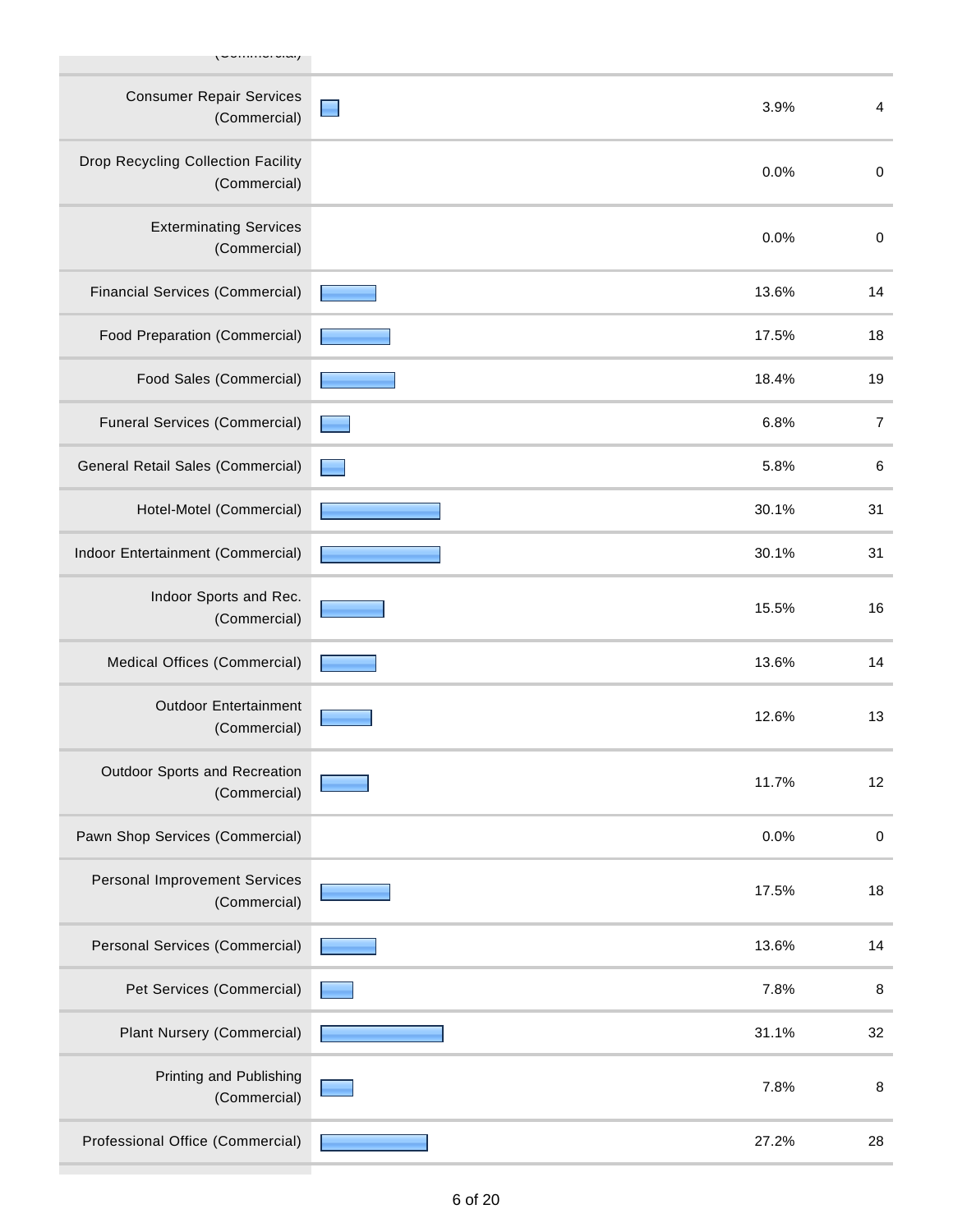| Research Services (Commercial)                         | 19.4%     | 20               |
|--------------------------------------------------------|-----------|------------------|
| Restaurant (Commercial)                                | 40.8%     | 42               |
| Service Station (Commercial)                           | I<br>1.0% | 1                |
| Software Development<br>(Commercial)                   | 24.3%     | 25               |
| Specific Historic Use (Commercial)                     | 37.9%     | 39               |
| Theater (Commercial)                                   | 23.3%     | 24               |
| Custom Manufacturing (Industrial)                      | 1.9%      | $\boldsymbol{2}$ |
| Urban Farm (Agricultural)                              | 61.2%     | 63               |
| Club or Lodge (Civic)                                  | 35.0%     | 36               |
| <b>College and University Facilities</b><br>(Civic)    | 28.2%     | 29               |
| <b>Communication Service Facilities</b><br>(Civic)     | 8.7%      | $\boldsymbol{9}$ |
| <b>Community Events (Civic)</b>                        | 48.5%     | 50               |
| <b>Community Recreation (Civic)</b>                    | 44.7%     | 46               |
| Congregate Living (Civic)                              | 10.7%     | 11               |
| <b>Counseling Services (Civic)</b>                     | 15.5%     | 16               |
| <b>Cultural Services (Civic)</b>                       | 33.0%     | 34               |
| Day Care Services (Civic)                              | 30.1%     | 31               |
| Family Home (Civic)                                    | 29.1%     | 30               |
| Group Home (Civic)                                     | 12.6%     | 13               |
| <b>Guidance Services (Civic)</b>                       | 7.8%      | $\,8\,$          |
| <b>Hospital Services (Civic)</b>                       | 5.8%      | $\,6\,$          |
| Local Utility Services (Civic)                         | E<br>1.9% | $\boldsymbol{2}$ |
| <b>Private Primary Education Facilities</b><br>(Civic) | 69.9%     | 72               |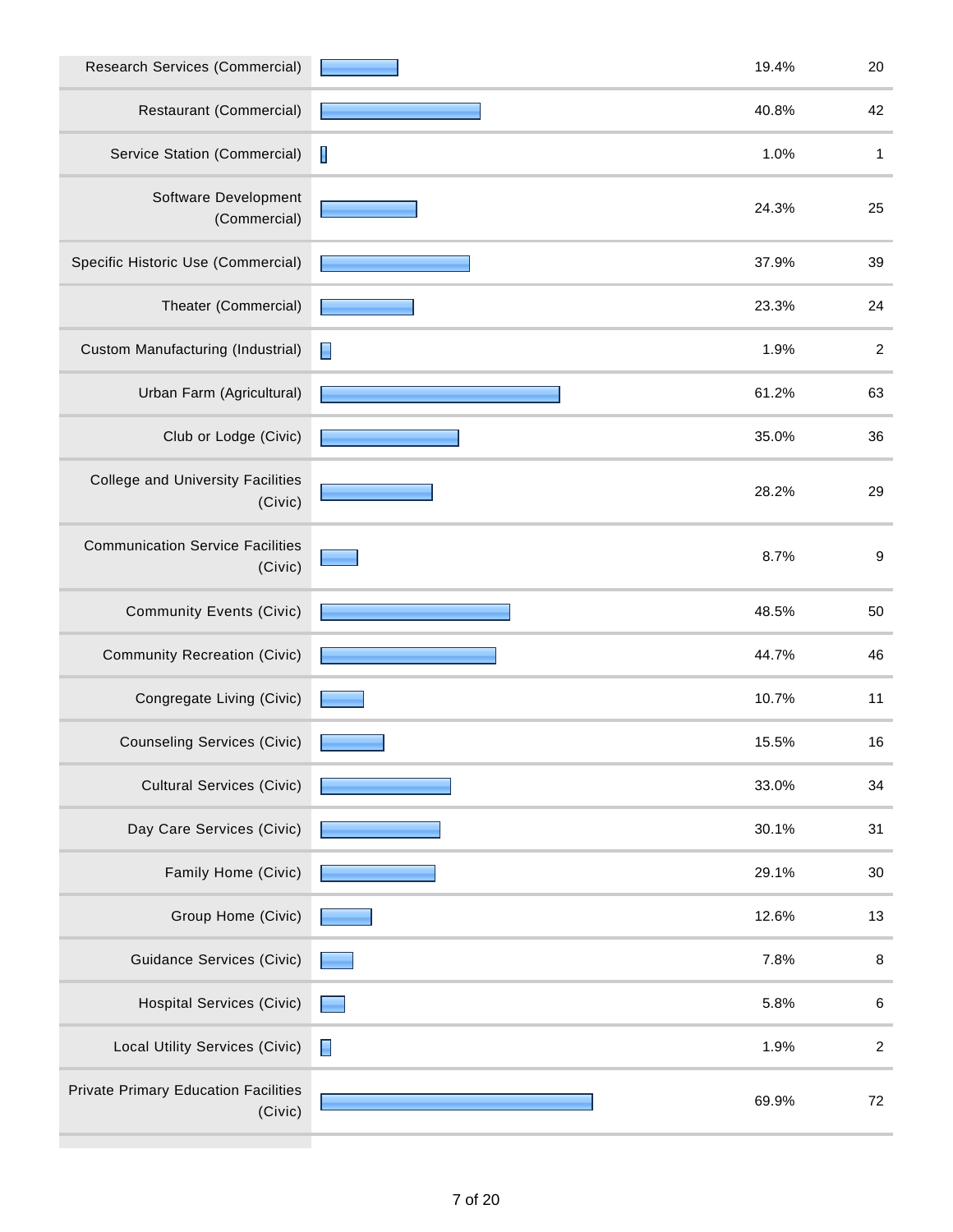| Private Secondary Education<br>Facilities (Civic)       | 66.0%             | 68               |
|---------------------------------------------------------|-------------------|------------------|
| <b>Public Primary Education Facilities</b><br>(Civic)   | 42.7%             | 44               |
| <b>Public Secondary Education</b><br>Facilities (Civic) | 43.7%             | 45               |
| Religious Assembly (Civic)                              | 48.5%             | 50               |
| <b>Residential Treatment (Civic)</b>                    | 8.7%              | $\boldsymbol{9}$ |
| Safety Services (Civic)                                 | 9.7%              | 10               |
| Telecommunication Tower (Civic)                         | 5.8%              | 6                |
|                                                         | answered question | 103              |
|                                                         | skipped question  | $\bf{0}$         |

10. Do you believe the proposed change of zoning from SF-3 (residential/civic uses) to GR-CO-I **NP (residential/commercial/industrial/agricultural/civic uses) will increase, decrease, or have no affect on the values of residential properties on or near the border of the Perry Estate?**

|                      | <b>Response</b><br><b>Percent</b> | <b>Res</b><br>$\mathbf{C}$ |
|----------------------|-----------------------------------|----------------------------|
| Increase             | 9.7%                              |                            |
| <b>Decrease</b>      | 43.7%                             |                            |
| Have no effect       | 16.5%                             |                            |
| Undecided/Don't know | 30.1%                             |                            |
|                      | answered question                 |                            |
|                      | skipped question                  |                            |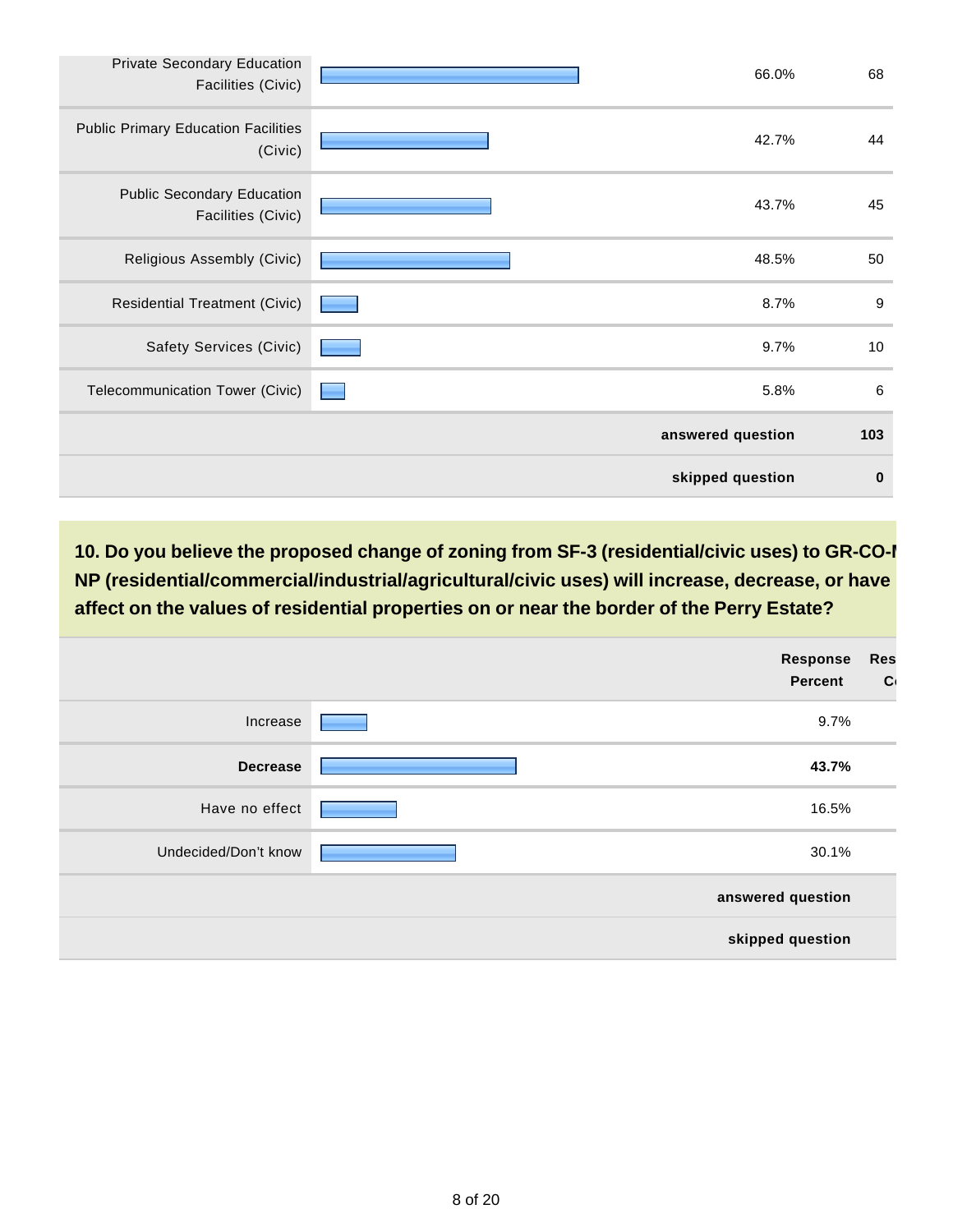**11. Do you believe the proposed change of zoning from SF-3 (residential/civic uses) to GR-CO-MP NP (residential/commercial/industrial/agricultural/civic uses) will lead to increased traffic in and around the Perry Estate Property?**



# **12. Do you think the increased traffic in and around the Perry Estate Property would adversely affect the quality of life for Hancock Neighborhood residents?**

|                      | <b>Response</b><br><b>Percent</b> | <b>Response</b><br>Count |
|----------------------|-----------------------------------|--------------------------|
| <b>Yes</b>           | 66.0%                             | 64                       |
| <b>No</b>            | 22.7%                             | 22                       |
| Undecided/Don't know | 11.3%                             | 11                       |
|                      | answered question                 | 97                       |
|                      | skipped question                  | 6                        |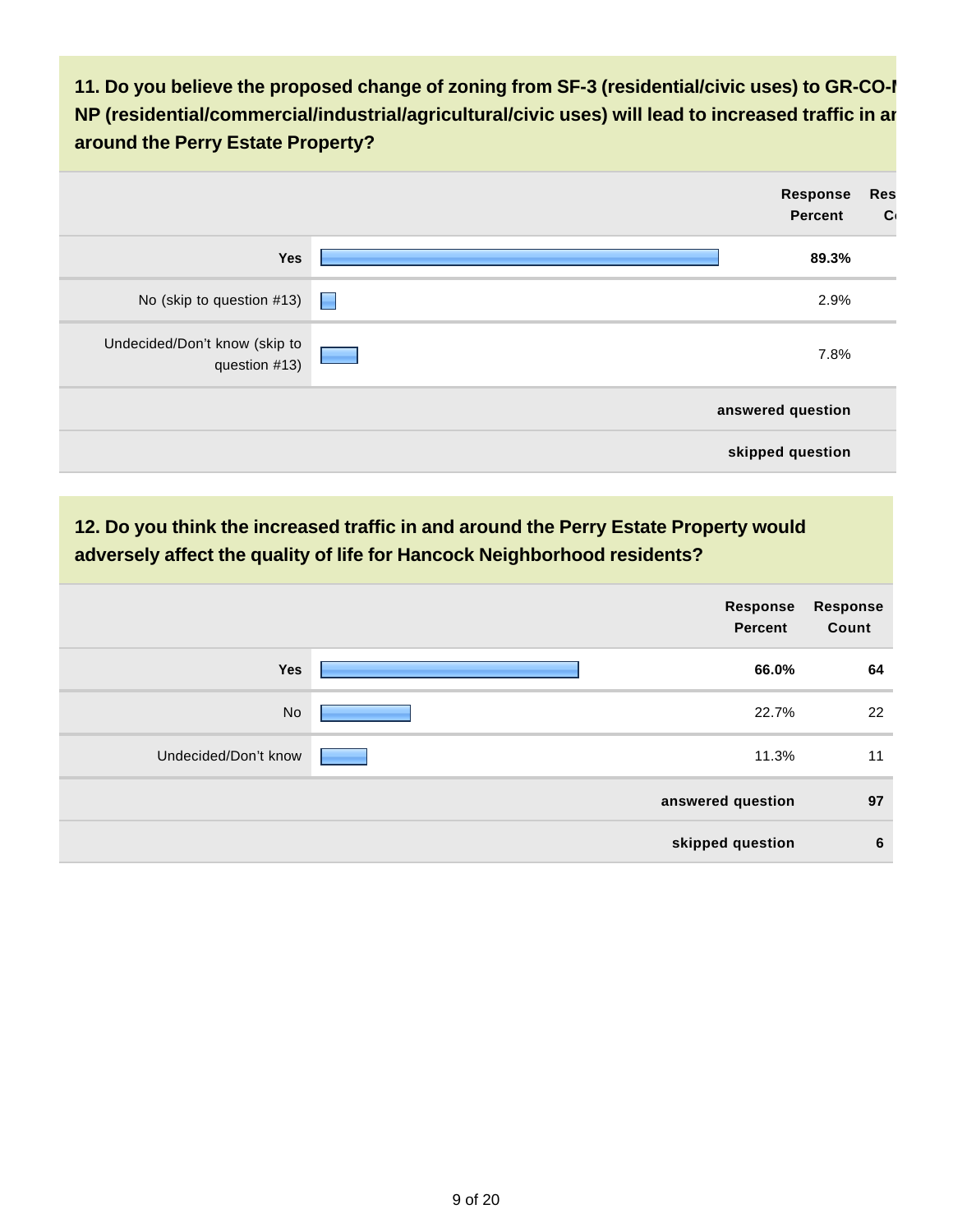13. Do you believe the proposed change of zoning from SF-3 (residential/civic uses) to GR-CO-I **NP (residential/commercial/industrial/agricultural/civic uses) will lead to increased noise in the Hancock Neighborhood (e.g., the presence of amplified sound, noise of service vehicles)?**

|                                                | Response<br><b>Percent</b> | <b>Res</b><br>$\mathbf{C}$ |
|------------------------------------------------|----------------------------|----------------------------|
| Yes                                            | 75.7%                      |                            |
| No (skip to question #15)                      | 12.6%                      |                            |
| Undecided/Don't know (skip to<br>question #15) | 11.7%                      |                            |
|                                                | answered question          |                            |
|                                                | skipped question           |                            |

# **14. Do you think the increased noise in and around the Perry Estate Property will adversely affect the quality of life for Hancock Neighborhood residents?**

|                      | Response<br><b>Percent</b> | <b>Response</b><br>Count |
|----------------------|----------------------------|--------------------------|
| <b>Yes</b>           | 67.0%                      | 59                       |
| No                   | 22.7%                      | 20                       |
| Undecided/Don't know | 10.2%                      | 9                        |
|                      | answered question          | 88                       |
|                      | skipped question           | 15                       |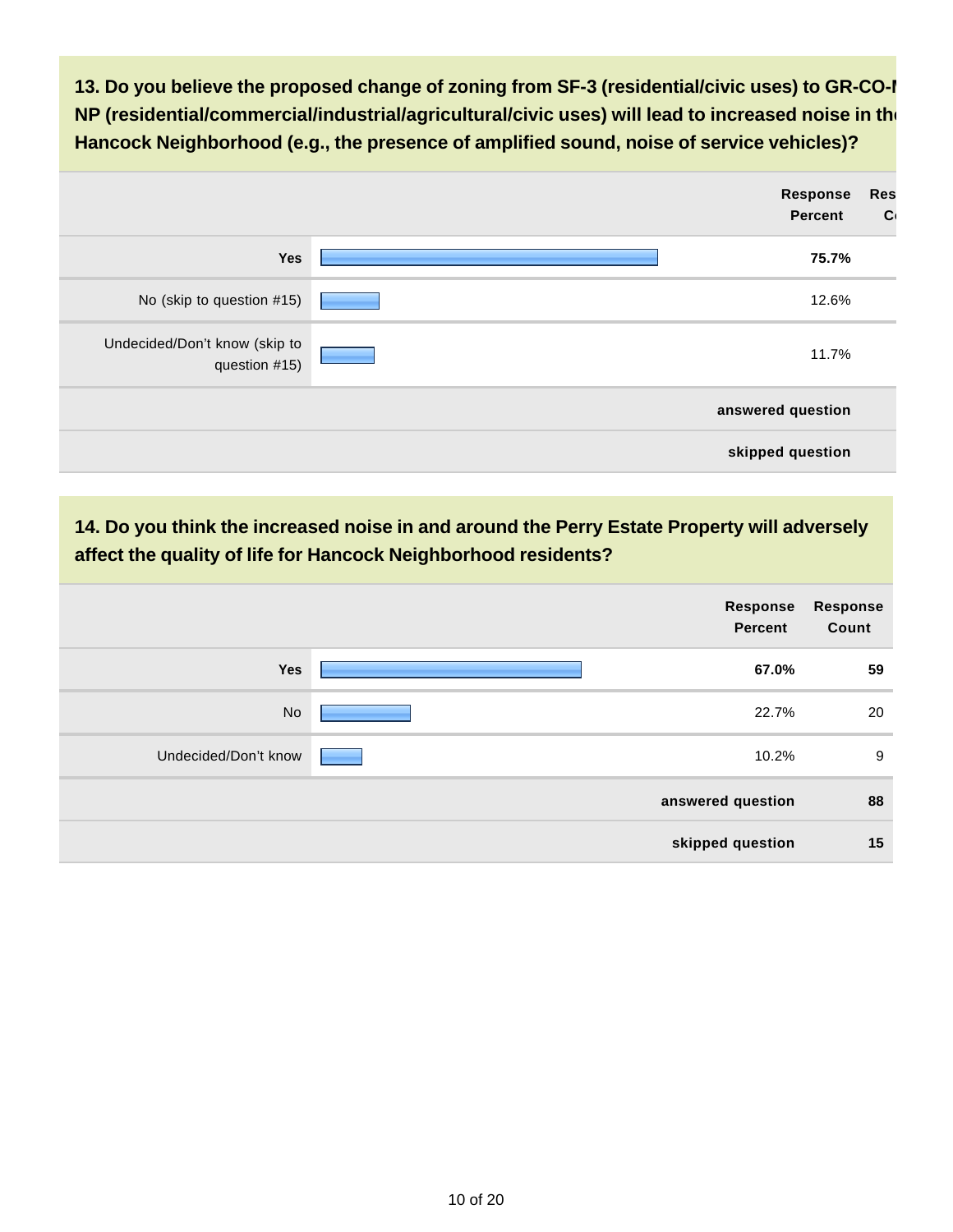15. Do you believe the proposed change of zoning from SF-3 (residential/civic uses) to GR-CO-I **NP (residential/commercial/industrial/agricultural/civic uses) will lead to increased parking on neighborhood streets near the Perry Estate?**

|                                                | Response<br>Percent | <b>Res</b><br>$\mathbf{C}$ |
|------------------------------------------------|---------------------|----------------------------|
| Yes                                            | 76.7%               |                            |
| No (skip to question #17)                      | 14.6%               |                            |
| Undecided/Don't know (skip to<br>question #17) | 8.7%                |                            |
|                                                | answered question   |                            |
|                                                | skipped question    |                            |

# **16. Do you think this increased parking will adversely affect the quality of life for residents living on or near the border of the Perry Estate?**

|                      | Response<br>Percent | Response<br>Count |
|----------------------|---------------------|-------------------|
| <b>Yes</b>           | 77.4%               | 65                |
| No                   | 10.7%               | 9                 |
| Undecided/Don't know | 11.9%               | 10                |
|                      | answered question   | 84                |
|                      | skipped question    | 19                |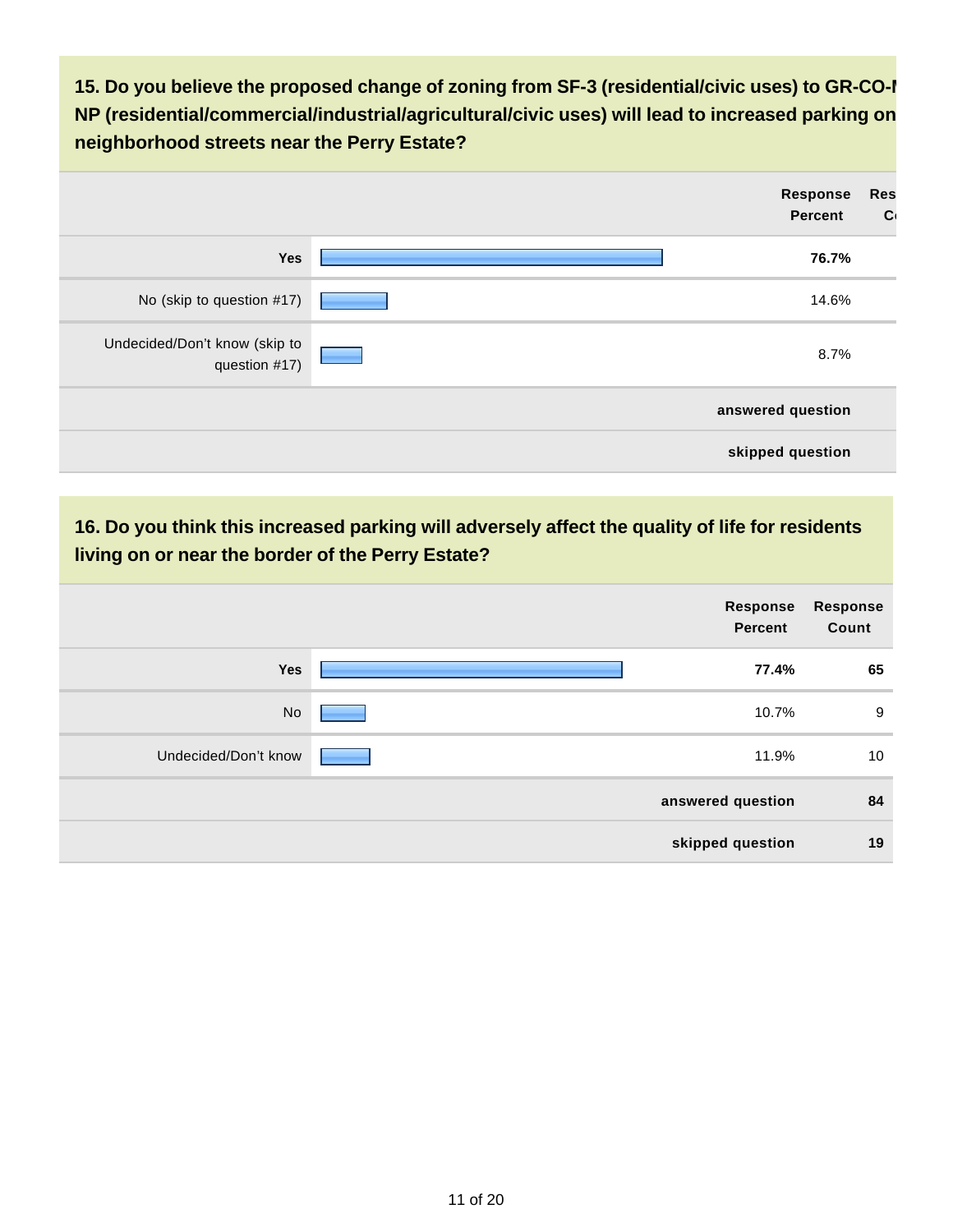17. Do you believe the proposed change of zoning from SF-3 (residential/civic uses) to GR-CO-I **NP (residential/commercial/industrial/agricultural/civic uses) would adversely affect the trees, creek, and wildlife in and around the Perry Estate?**

|                      | Response<br>Percent | <b>Res</b><br>$\mathbf{C}$ |
|----------------------|---------------------|----------------------------|
| Yes                  | 51.5%               |                            |
| No                   | 30.1%               |                            |
| Undecided/Don't know | 18.4%               |                            |
|                      | answered question   |                            |
|                      | skipped question    |                            |

18. Do you believe the proposed change of zoning from SF-3 (residential/civic uses) to GR-CO-I **NP (residential/commercial/industrial/agricultural/civic uses) will have a positive impact, negational and interimpact, or no impact on the Historic Preservation of the Mansion on the Perry Estate?**

|                        | <b>Response</b><br>Percent | <b>Res</b><br>$\mathbf{C}$ |
|------------------------|----------------------------|----------------------------|
| <b>Positive impact</b> | 34.0%                      |                            |
| Negative impact        | 31.1%                      |                            |
| No impact              | 13.6%                      |                            |
| Undecided/Don't know   | 21.4%                      |                            |
|                        | answered question          |                            |
|                        | skipped question           |                            |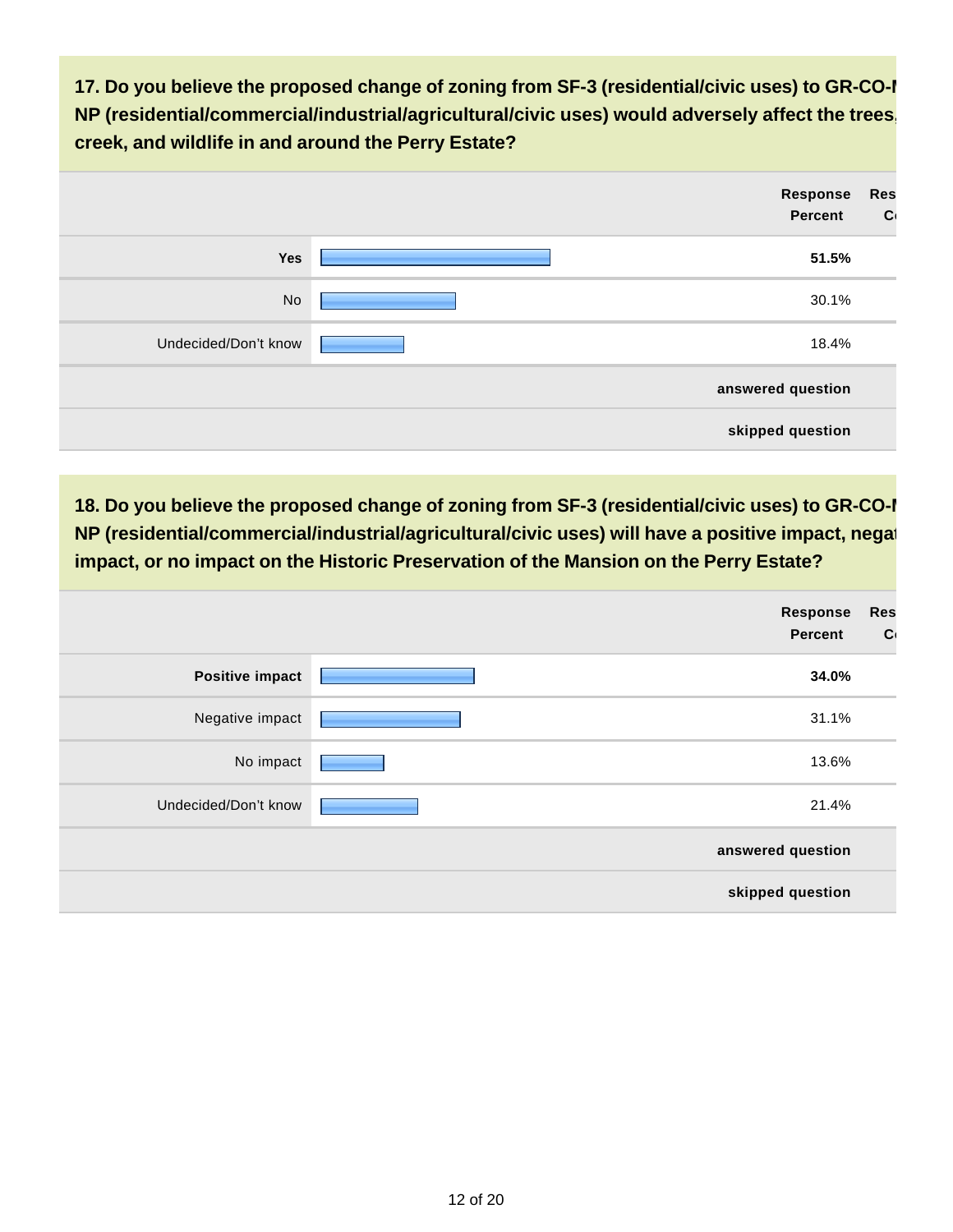19. Do you believe the proposed change of zoning from SF-3 (residential/civic uses) to GR-CO-I **NP (residential/commercial/industrial/agricultural/civic uses) will adversely affect the privacy for residents living on or near the border of the Perry Estate?**

|                      | Response<br><b>Percent</b> | <b>Res</b><br>$\mathbf{C}$ |
|----------------------|----------------------------|----------------------------|
| Yes                  | 63.1%                      |                            |
| No                   | 22.3%                      |                            |
| Undecided/Don't know | 14.6%                      |                            |
|                      | answered question          |                            |
|                      | skipped question           |                            |

### **20. There has been a school operating on the Perry Estate since 1948. Do you think it is important to maintain a school on the property for local area youth?**

|                      | Response<br>Percent | Response<br>Count |
|----------------------|---------------------|-------------------|
| Yes                  | 23.3%               | 24                |
| <b>No</b>            | 48.5%               | 50                |
| Undecided/Don't know | 28.2%               | 29                |
|                      | answered question   | 103               |
|                      | skipped question    | $\mathbf{0}$      |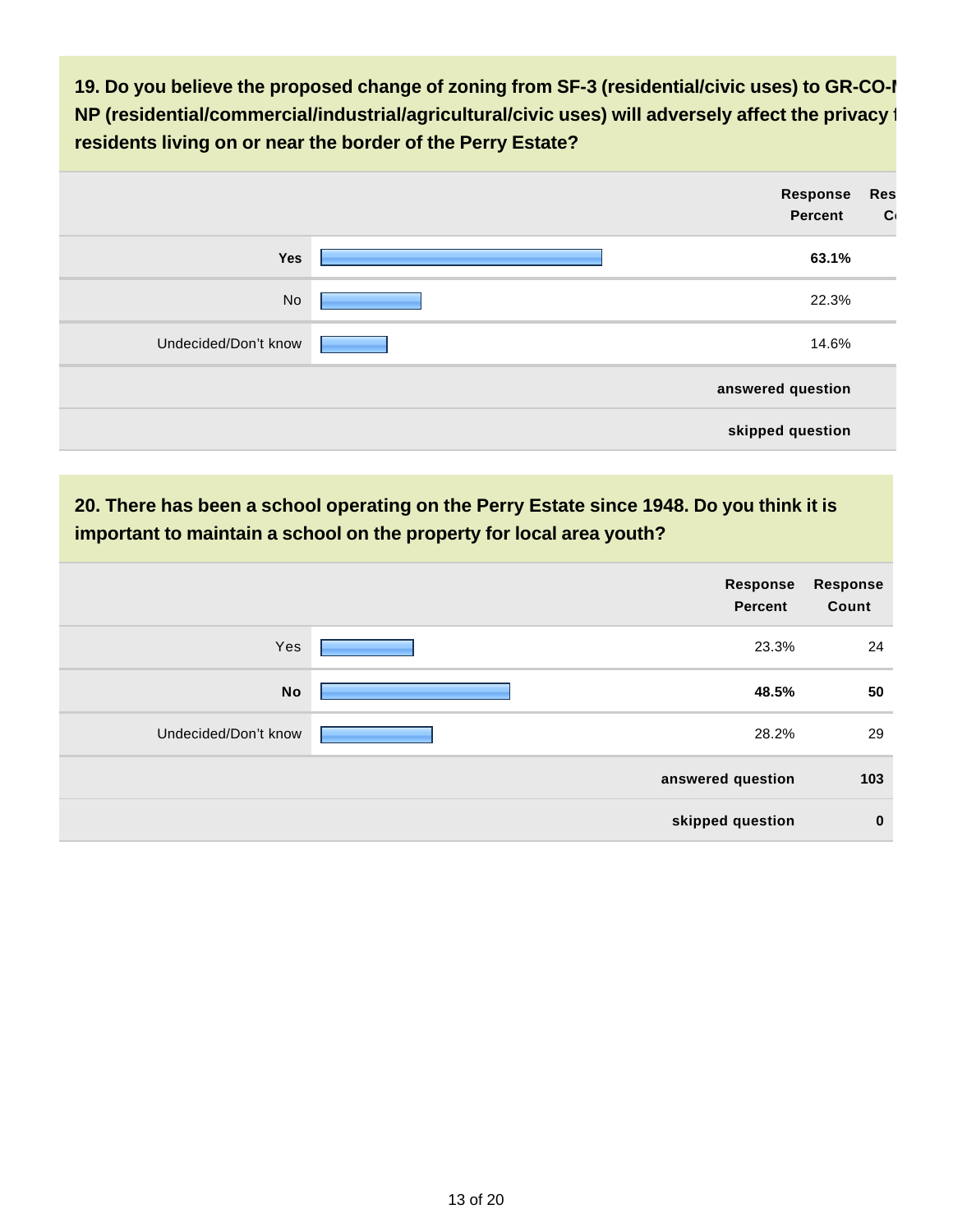**21. Would it be detrimental to the neighborhood if there was no longer a school operating on the Perry Estate?**

| Response<br>Count | Response<br><b>Percent</b> |                      |
|-------------------|----------------------------|----------------------|
| 11                | 10.7%                      | Yes                  |
| 64                | 62.1%                      | <b>No</b>            |
| 28                | 27.2%                      | Undecided/Don't know |
| 103               | answered question          |                      |
| $\bf{0}$          | skipped question           |                      |

**22. Do you believe the proposed change of zoning from SF-3 (residential/civic uses) to GR-CO-I NP (residential/commercial/industrial/agricultural/civic uses) will adversely affect the quality of life for residents who live on or near the border of the Perry Estate?**

|                      | Response<br>Percent | <b>Res</b><br>$\mathbf{C}$ |
|----------------------|---------------------|----------------------------|
| Yes                  | 59.2%               |                            |
| No                   | 22.3%               |                            |
| Undecided/Don't know | 18.4%               |                            |
|                      | answered question   |                            |
|                      | skipped question    |                            |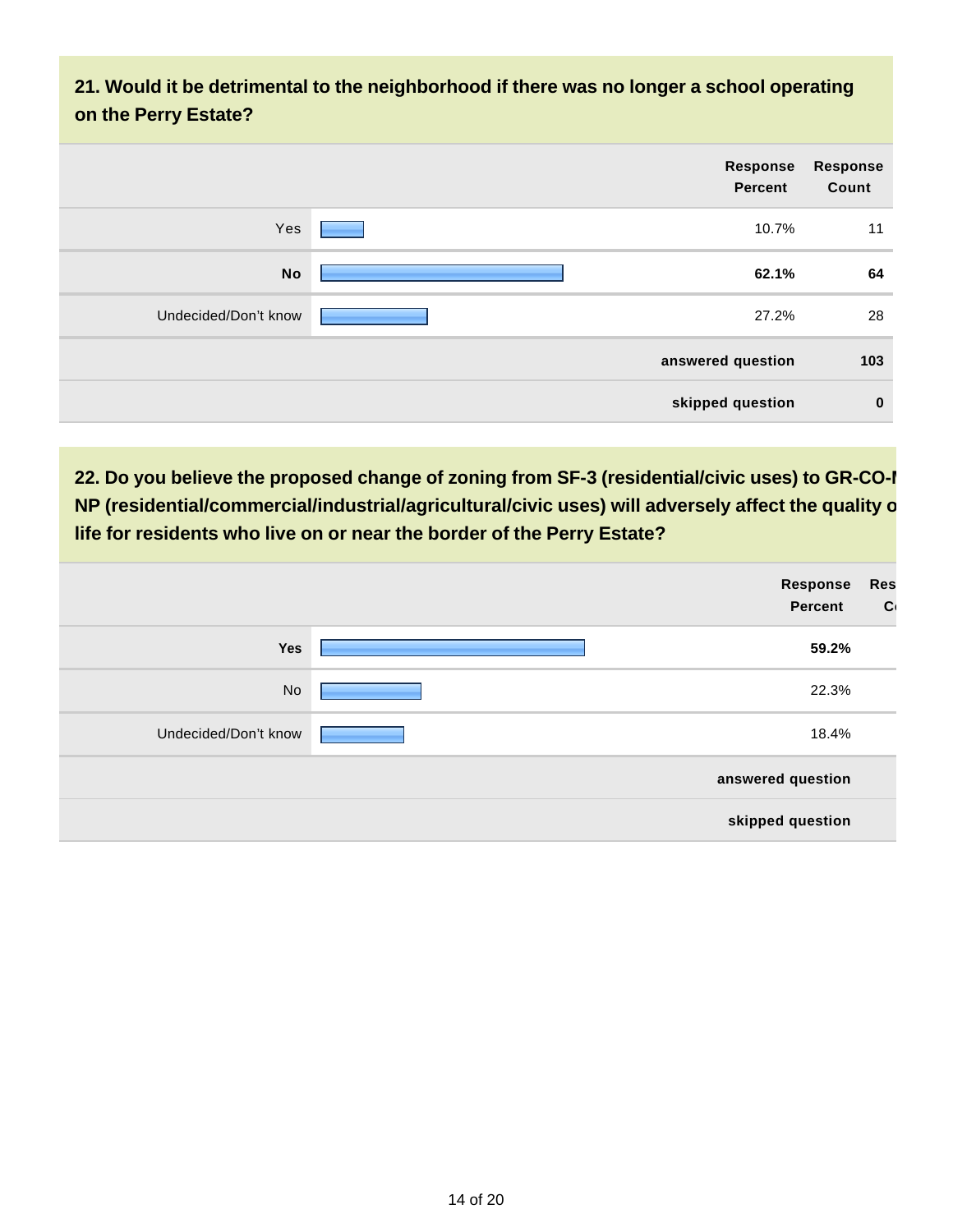**23. A neighborhood plan amendment is needed to change the future land use prior to a filing for a zoning change. The next scheduled time to file a neighborhood plan amendment and request a zoning change with the City is in February 2013. The developer would like to file their request for a plan amendment ASAP (out of the regular cycle) and the developer has asked HNA to support this out of cycle filing. Should the HNA support the developer's application for an out of cycle filing?**

|                      | Response<br><b>Percent</b> | <b>Response</b><br>Count |
|----------------------|----------------------------|--------------------------|
| Yes                  | 24.3%                      | 25                       |
| <b>No</b>            | 53.4%                      | 55                       |
| Undecided/Don't know | 22.3%                      | 23                       |
|                      | answered question          | 103                      |
|                      | skipped question           | $\bf{0}$                 |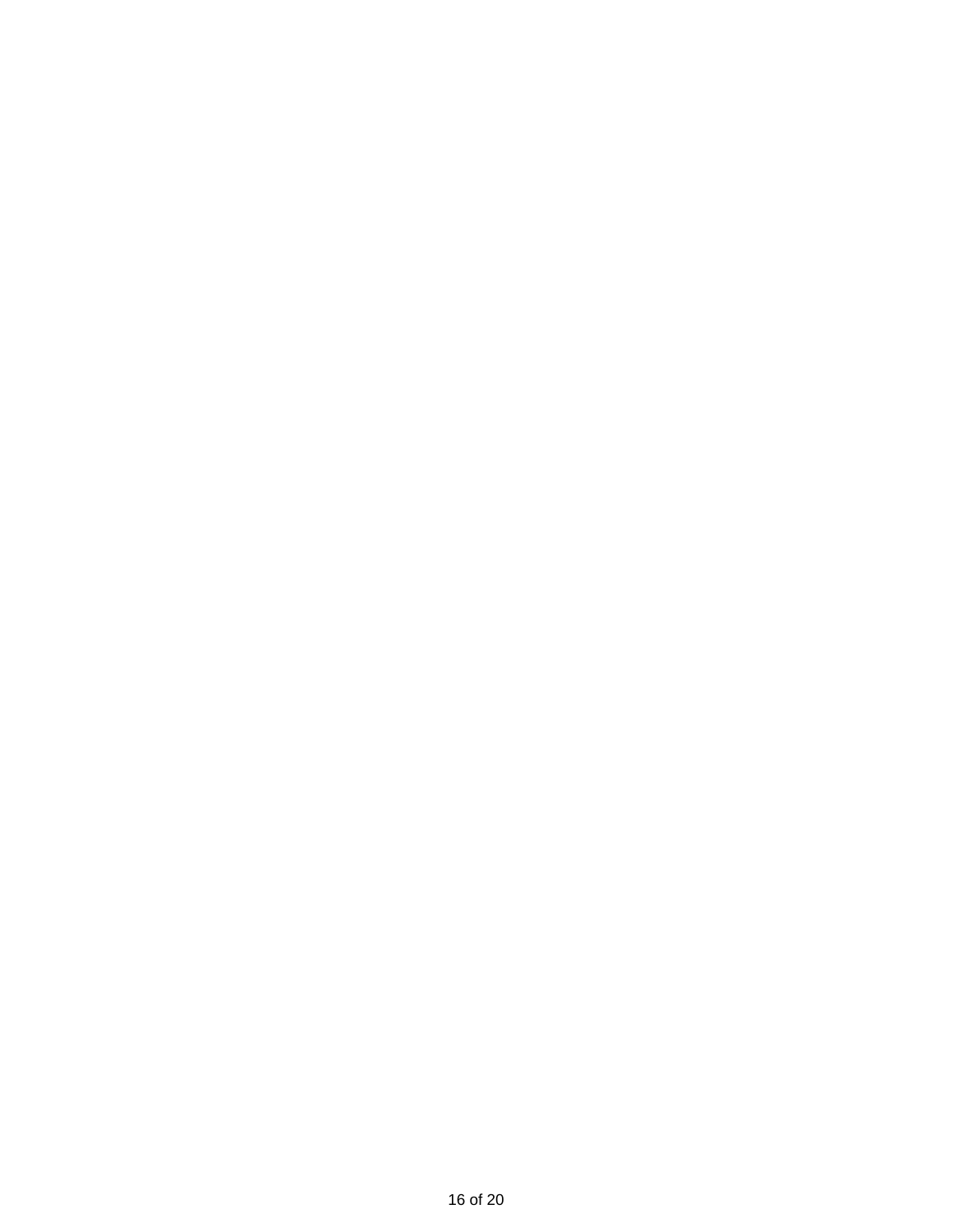| $\mathbf{1}$            | 3512 Greenway Street                  | Nov 1, 2012 9:02 AM   |
|-------------------------|---------------------------------------|-----------------------|
| $\overline{2}$          | 41st Street                           | Nov 1, 2012 8:21 AM   |
| 3                       | 509 E. 40th St.                       | Oct 31, 2012 8:41 PM  |
| $\overline{\mathbf{4}}$ | 705 Carolyn Avenue                    | Oct 31, 2012 2:13 PM  |
| 5                       | 4004 Duval Street                     | Oct 31, 2012 12:47 PM |
| 6                       | 910 E. 32nd St. #202                  | Oct 31, 2012 10:53 AM |
| $\overline{7}$          | 803 e 44th                            | Oct 30, 2012 8:49 PM  |
| $\bf 8$                 | 3700 Hampton Road                     | Oct 30, 2012 6:11 PM  |
| $\boldsymbol{9}$        | 3905 Duval St.                        | Oct 30, 2012 5:57 PM  |
| 10                      | 823 Harris Avenue                     | Oct 30, 2012 3:50 PM  |
| 11                      | 3215 Duval ST.                        | Oct 30, 2012 3:02 PM  |
| 12                      | 806 E 44th St                         | Oct 29, 2012 3:13 PM  |
| 13                      | 3215 Hampton Road Austin, Texas 78705 | Oct 29, 2012 4:23 AM  |
| 14                      | 843 E. 38th St.                       | Oct 28, 2012 11:21 AM |
| 15                      | 301 E. 33rd                           | Oct 27, 2012 10:39 PM |
| 16                      | 3824 Avenue F. Austin, TX 78751       | Oct 25, 2012 11:21 AM |
| 17                      | 4408 red river                        | Oct 24, 2012 5:32 PM  |
| 18                      | 37th                                  | Oct 24, 2012 8:56 AM  |
| 19                      | 1010 E. 38 1/2 St                     | Oct 24, 2012 6:31 AM  |
| 20                      | 830 Harris ave.                       | Oct 23, 2012 2:32 PM  |
| 21                      | 608 E 42 st                           | Oct 23, 2012 5:54 AM  |
| 22                      | 1011 E. 45th Street                   | Oct 22, 2012 7:04 PM  |
| 23                      | 704 Landon Lane                       | Oct 22, 2012 6:18 PM  |
| 24                      | 806 keasbey st                        | Oct 22, 2012 10:45 AM |
| 25                      | 4500 Duval Street                     | Oct 22, 2012 8:59 AM  |
| 26                      | 722 Park Blvd                         | Oct 21, 2012 5:03 PM  |
| 27                      | 711 E 43rd St Austin, TX 78751        | Oct 21, 2012 11:29 AM |
|                         |                                       |                       |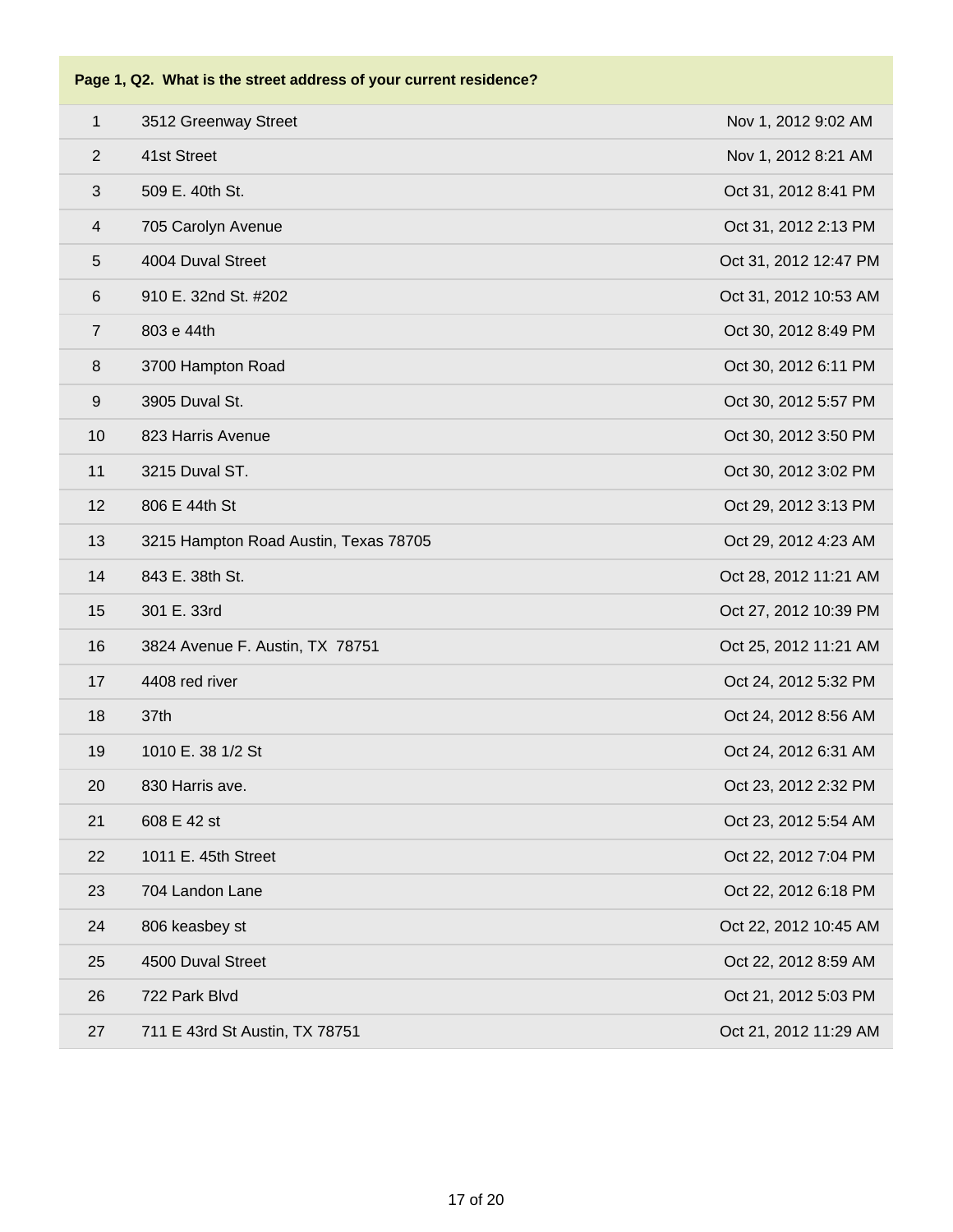| 28 | 708 Landon Lane                                      | Oct 20, 2012 6:52 PM  |
|----|------------------------------------------------------|-----------------------|
| 29 | 4109 Peck Ave                                        | Oct 19, 2012 6:57 PM  |
| 30 | 725 E 32nd St                                        | Oct 19, 2012 8:07 AM  |
| 31 | Duval                                                | Oct 18, 2012 6:10 PM  |
| 32 | 604 E. 41st St.                                      | Oct 17, 2012 8:50 PM  |
| 33 | 517A e 40th St.                                      | Oct 17, 2012 8:14 PM  |
| 34 | 3907 Red River                                       | Oct 17, 2012 5:36 PM  |
| 35 | 709 Park Blvd,                                       | Oct 17, 2012 5:24 PM  |
| 36 | 1025 E 44th St                                       | Oct 17, 2012 4:45 PM  |
| 37 | 609 E. 42nd                                          | Oct 17, 2012 8:39 AM  |
| 38 | 600 Harris Ave                                       | Oct 16, 2012 6:20 AM  |
| 39 | 3901 Duval Street                                    | Oct 16, 2012 5:28 AM  |
| 40 | 907 East 37th                                        | Oct 15, 2012 10:11 PM |
| 41 | 3515 Greenway Street                                 | Oct 15, 2012 9:49 PM  |
| 42 | 510 E 39th                                           | Oct 15, 2012 7:51 PM  |
| 43 | 518 East 40th st                                     | Oct 15, 2012 6:43 PM  |
| 44 | 602 E. 42nd Street                                   | Oct 15, 2012 9:35 AM  |
| 45 | 821 Harris                                           | Oct 15, 2012 9:04 AM  |
| 46 | 4107 Peck Ave. I am directly behind the Perry Estate | Oct 15, 2012 8:06 AM  |
| 47 | 825 E38TH ST                                         | Oct 12, 2012 6:43 PM  |
| 48 | 510 E 39th Street                                    | Oct 12, 2012 4:24 PM  |
| 49 | 3913 Becker Avenue                                   | Oct 12, 2012 3:58 PM  |
| 50 | 805 Park Blvd                                        | Oct 12, 2012 9:10 AM  |
| 51 | Park Blvd                                            | Oct 11, 2012 7:08 PM  |
| 52 | 3408 Hampton Road                                    | Oct 11, 2012 12:01 PM |
| 53 | 505 E. 40th Street                                   | Oct 11, 2012 9:55 AM  |
| 54 | 513 E 41                                             | Oct 10, 2012 2:42 PM  |
|    |                                                      |                       |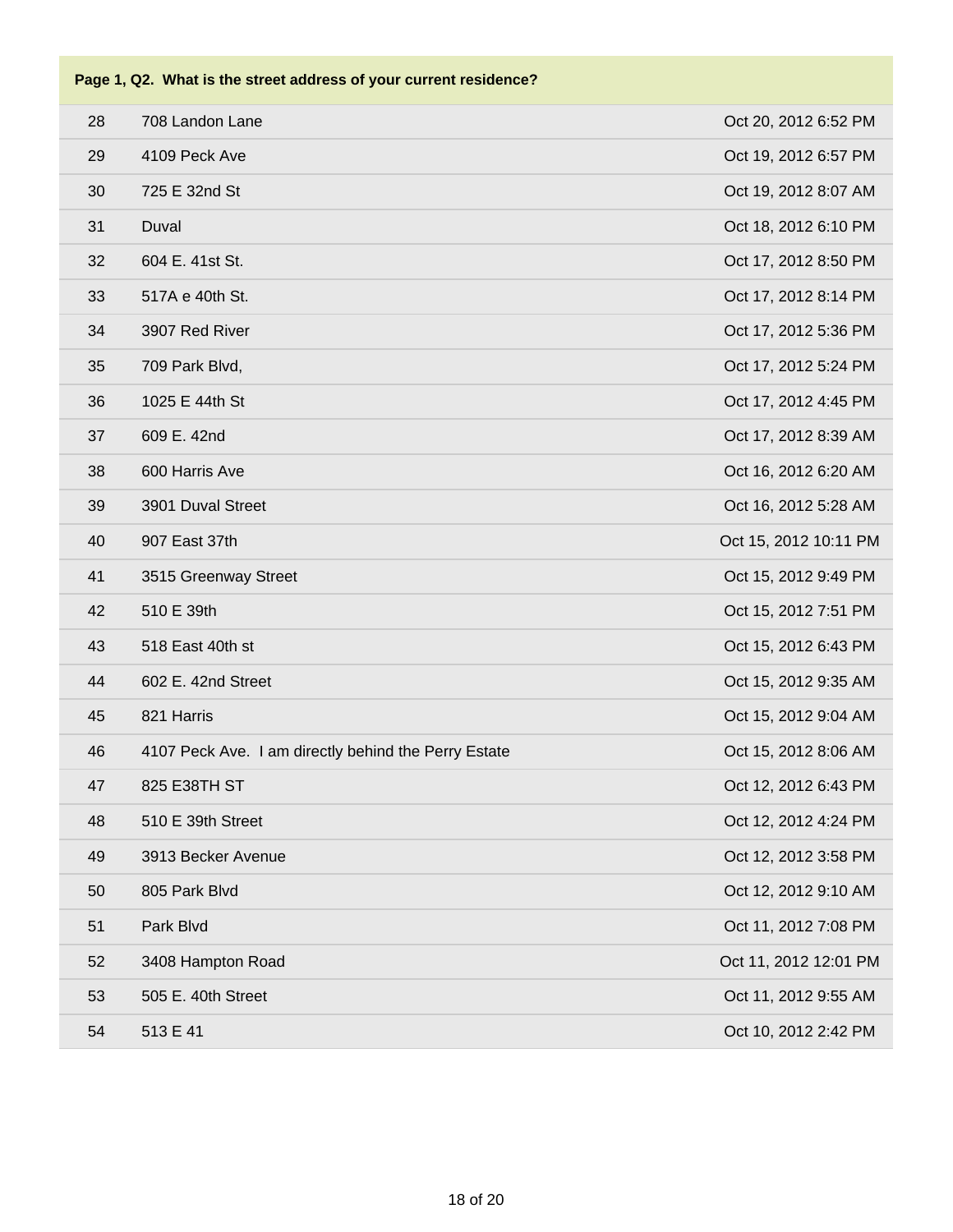| 55 | 704 Harris Ave                                                                                                                                                                                                      | Oct 10, 2012 6:12 AM |
|----|---------------------------------------------------------------------------------------------------------------------------------------------------------------------------------------------------------------------|----------------------|
| 56 | 39th Street                                                                                                                                                                                                         | Oct 9, 2012 5:09 PM  |
| 57 | 3904 becker                                                                                                                                                                                                         | Oct 9, 2012 12:32 PM |
| 58 | 203 E 35 St                                                                                                                                                                                                         | Oct 9, 2012 11:36 AM |
| 59 | 503 E 41st Street                                                                                                                                                                                                   | Oct 9, 2012 11:28 AM |
| 60 | 3500 Greenway Street                                                                                                                                                                                                | Oct 9, 2012 8:58 AM  |
| 61 | 506 Texas Ave, Austin 78705                                                                                                                                                                                         | Oct 9, 2012 8:51 AM  |
| 62 | 714 E. 32nd Street                                                                                                                                                                                                  | Oct 9, 2012 8:47 AM  |
| 63 | 600 Texas Avenue                                                                                                                                                                                                    | Oct 9, 2012 8:31 AM  |
| 64 | 802 harris ave                                                                                                                                                                                                      | Oct 9, 2012 7:57 AM  |
| 65 | 713 LandonLane                                                                                                                                                                                                      | Oct 9, 2012 7:52 AM  |
| 66 | 3802 Avenue H                                                                                                                                                                                                       | Oct 9, 2012 1:25 AM  |
| 67 | 4209 Guadalupe and 4018 Cherrywood I drive between these 2 locations<br>multiple times a day, passing the estate each way, going on 14 years, and the 7<br>before that walking the golf course, daily. (non-golfer) | Oct 8, 2012 8:27 PM  |
| 68 | 1012 E. 44th                                                                                                                                                                                                        | Oct 8, 2012 7:59 PM  |
| 69 | Fairfax Walk and moving to Hyde Park to 41st and Duval shortly                                                                                                                                                      | Oct 8, 2012 7:35 PM  |
| 70 | 803 E 44th St                                                                                                                                                                                                       | Oct 8, 2012 7:06 PM  |
| 71 | 3509 Hampton Rd.                                                                                                                                                                                                    | Oct 8, 2012 1:57 PM  |
| 72 | 700 E 41st St                                                                                                                                                                                                       | Oct 8, 2012 10:19 AM |
| 73 | 609 East 42nd Street                                                                                                                                                                                                | Oct 8, 2012 9:17 AM  |
| 74 | 806 E 47th Street Austin, Texas 78751                                                                                                                                                                               | Oct 7, 2012 10:56 AM |
| 75 | borders the perry estate                                                                                                                                                                                            | Oct 6, 2012 11:15 AM |
| 76 | 3211 Liberty Street                                                                                                                                                                                                 | Oct 4, 2012 2:45 PM  |
| 77 | 4111 peck avenue                                                                                                                                                                                                    | Oct 4, 2012 4:37 AM  |
| 78 | 719 Park Blvd                                                                                                                                                                                                       | Oct 3, 2012 3:08 PM  |
| 79 | 703 Park Blvd.                                                                                                                                                                                                      | Oct 3, 2012 2:42 PM  |
| 80 | 3200 Harris Park Ave                                                                                                                                                                                                | Oct 3, 2012 5:26 AM  |